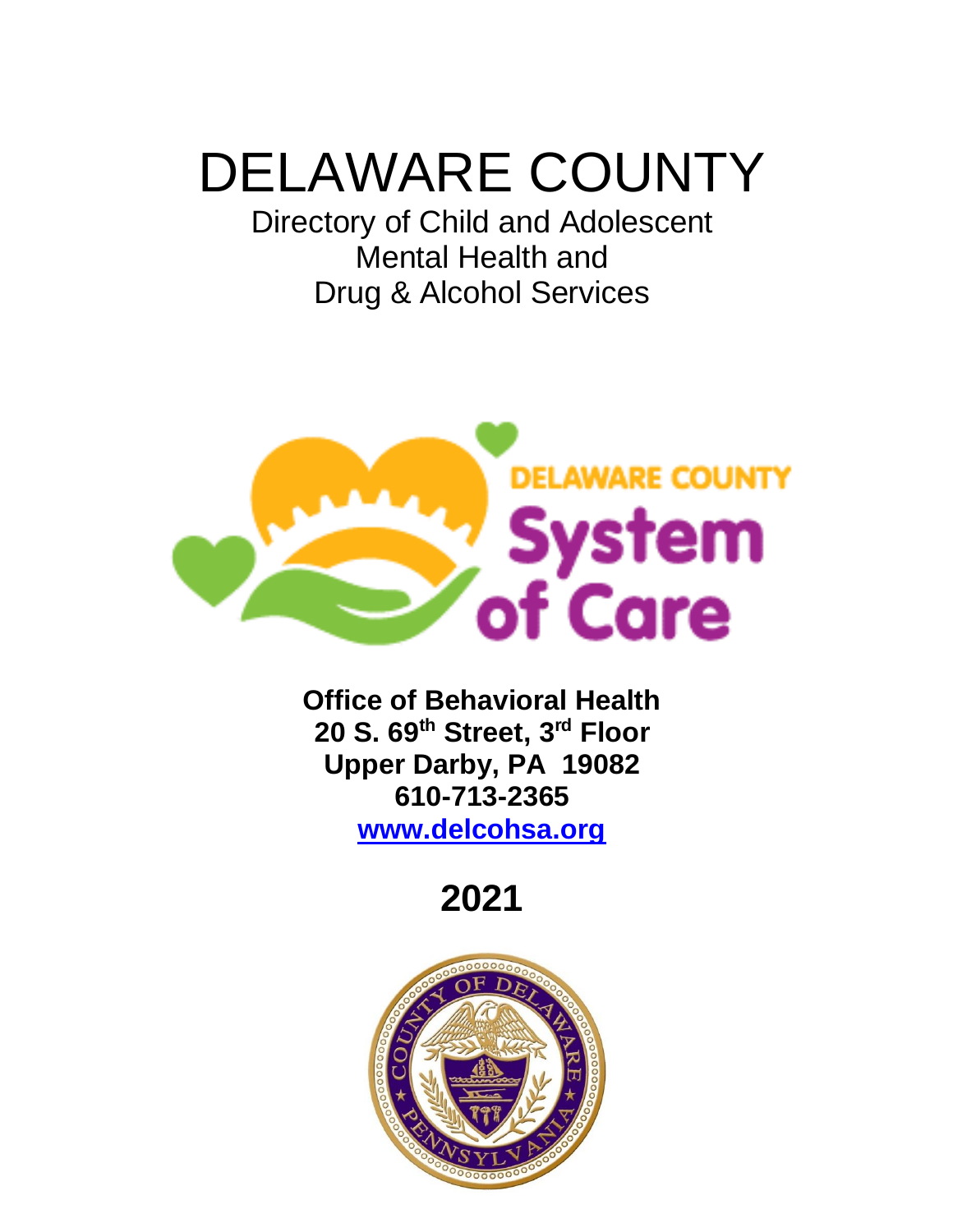# **DELAWARE COUNTY OFFICE OF BEHAVIORAL HEALTH**

# **Mission Statement**

The mission of the Office of Behavioral Health (OBH) is to assure the provision of a comprehensive array of quality mental health and alcohol and other drug services for eligible children and adults that will assist them to maximize their human potential.

# **Contracted Child & Adolescent Behavioral Healthcare Services**

The Directory of Child and Adolescent Mental Health and Drug & Alcohol Services contains a list of County and Magellan Behavioral Health of PA contracted providers plus additional frequently used providers of child and adolescent behavioral health services. The Directory lists the services provided with telephone and website contact information for each program or service.

The Directory is updated annually to reflect new behavioral healthcare programs and services provided to children and adolescents of Delaware County.

# **Supplemental Behavioral Healthcare Information**

• OBH also maintains a Directory of Adult Drug and Alcohol and Mental Health Services, contact 610-713-2365 for more information or visit the following link: [www.delcohsa.org/mh\\_adult/adult\\_directory.pdf](http://www.delcohsa.org/mh_adult/adult_directory.pdf)

Magellan Behavioral Health of PA maintains information about contracted services for HealthChoices members. Contact 1-888-207-2911 or [www.magellanofpa.com](http://www.magellanofpa.com/) for more information.

# WHERE AND HOW DO I GET HELP FOR BEHAVIORAL HEALTH NEEDS?

Is your child enrolled in Medical Assistance (MA)? This means, does your child have an Access card? If so, your child is also likely\* enrolled in Magellan Behavioral Health (MBH).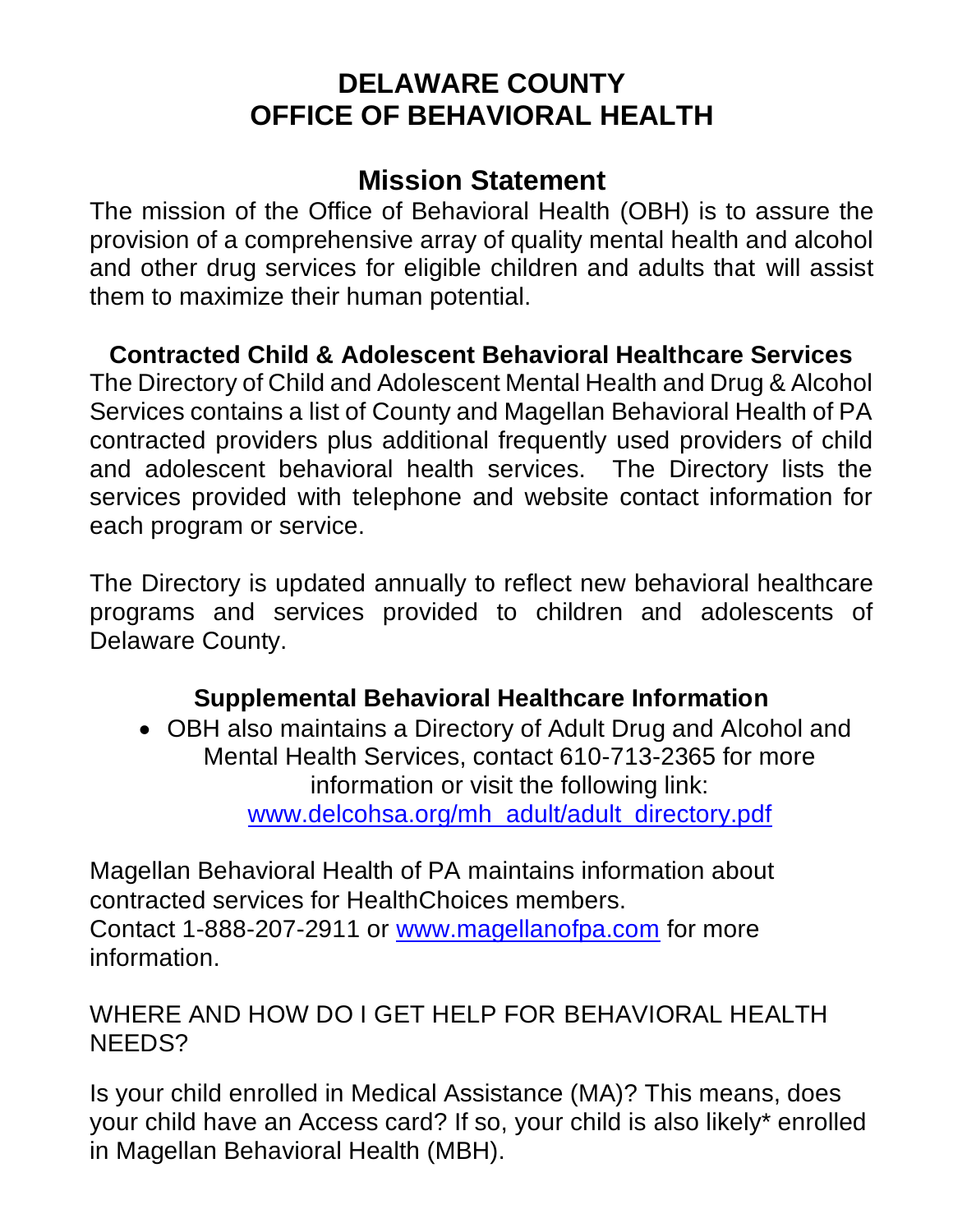This is the Managed Care company that provides mental health and substance abuse services to Medical Assistance members in Delaware County. If your child is enrolled in MBH, you can call 1-888-207-2911 and say that your child needs behavioral health services. MBH will make all necessary arrangements for your child's behavioral health needs.

If your child is not enrolled in the MA program and MBH, you can contact the Base Service Unit nearest to you, either Crozer Chester Medical Center at 610-619-8700 or Merakey at 610-534-3636. The intake department of the Base Service Unit will either arrange for you to bring your child in for an intake or will guide you in the appropriate direction.

If your child has MA but you are not yet enrolled in MBH because your child's eligibility was granted only a few weeks ago, you can also then contact the Base Service Unit nearest you to access behavioral health services for your child at no cost.

If you have private insurance, find out from your insurance company if there are specific mental health agencies that you must use for your insurance to pay for services. If so, those are the agencies you must go to access behavioral health services for your child. However, for specific community-based services like Intensive Behavioral Health Services, Blended Case Management and Family Based, these can only be accessed through enrollment in MA.

If your child is not enrolled in the MA program and you think your child has significant behavioral health needs, go to the Pennsylvania Department of Human Services website at <https://www.compass.state.pa.us/compass.web/Public/CMPHome> to fill out a MA application for a child with a mental health disability (PH 95 category). Your child then could be eligible for MA regardless of your family income. You can also do this even if you have private insurance, to access mental health services for your child that are not provided by your private insurance company.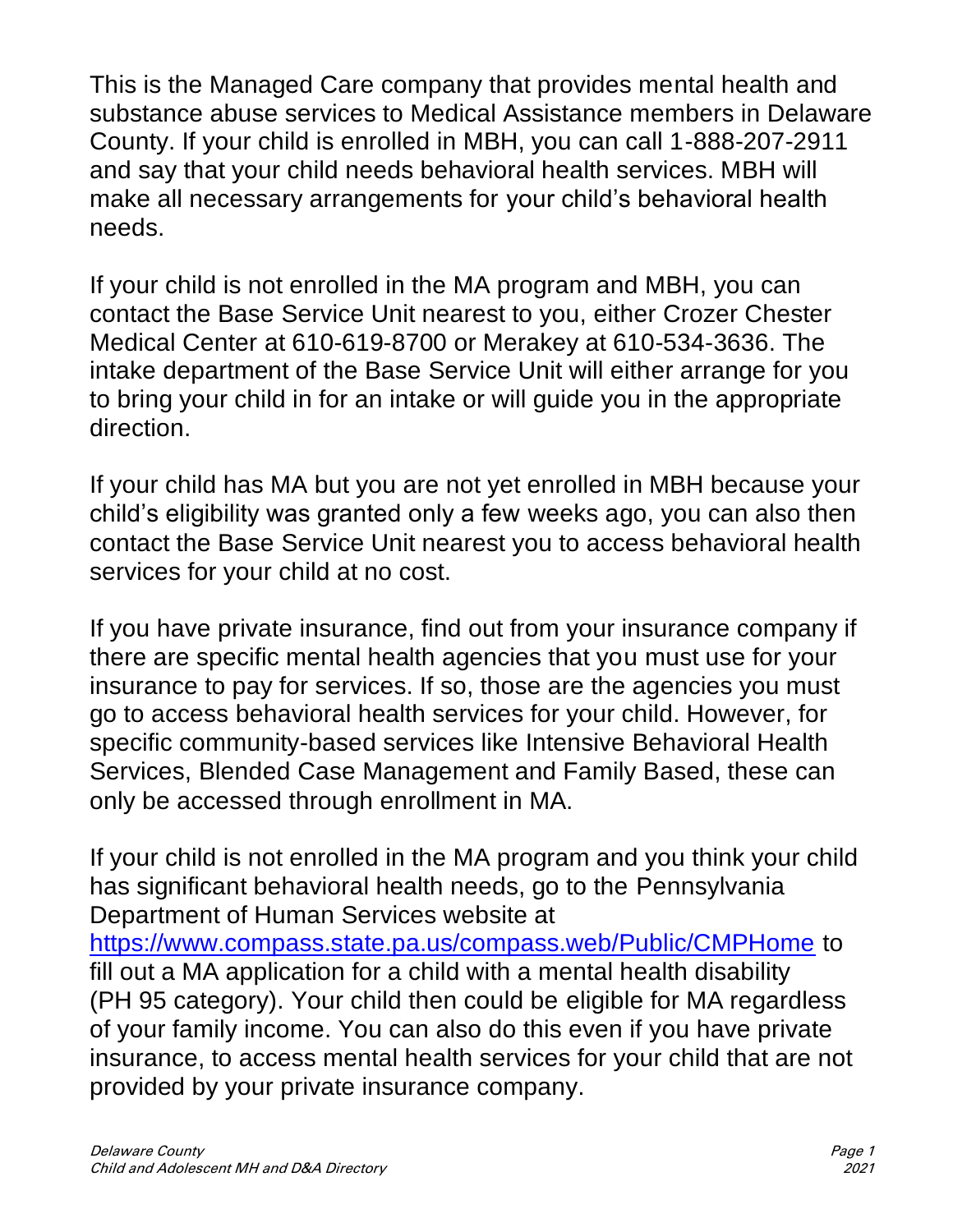Delaware County Crisis Connections Team provides 24-hour mobile crisis outreach services at 1-855-889-7827. There is also a 24-hour walk-in crisis unit available. You may contact or visit the crisis unit at Crozer Chester Medical Center in Chester at 610-447-7600.

The Delaware County Office of Behavioral Health is an administrative office that oversees the children's public behavioral health system. Children's staff at this Office can provide you with assistance in accessing behavioral health services.

Base Service Units

Crozer Chester Medical Center-Community Campus 301 West 15th Street Chester, PA 19013 610-619-8700

Merakey 800 Chester Pike Sharon Hill, PA 19023 610-534-3636

Pennsylvania Department of Human Services, County Assistance **Office** 

**Chester** 701 Crosby Street Chester, PA 19013 610-447-5500

Darby 845 Main Street Darby, PA 19023 610-461-3800

Apply online at the following link: <https://www.compass.state.pa.us/compass.web/Public/CMPHome>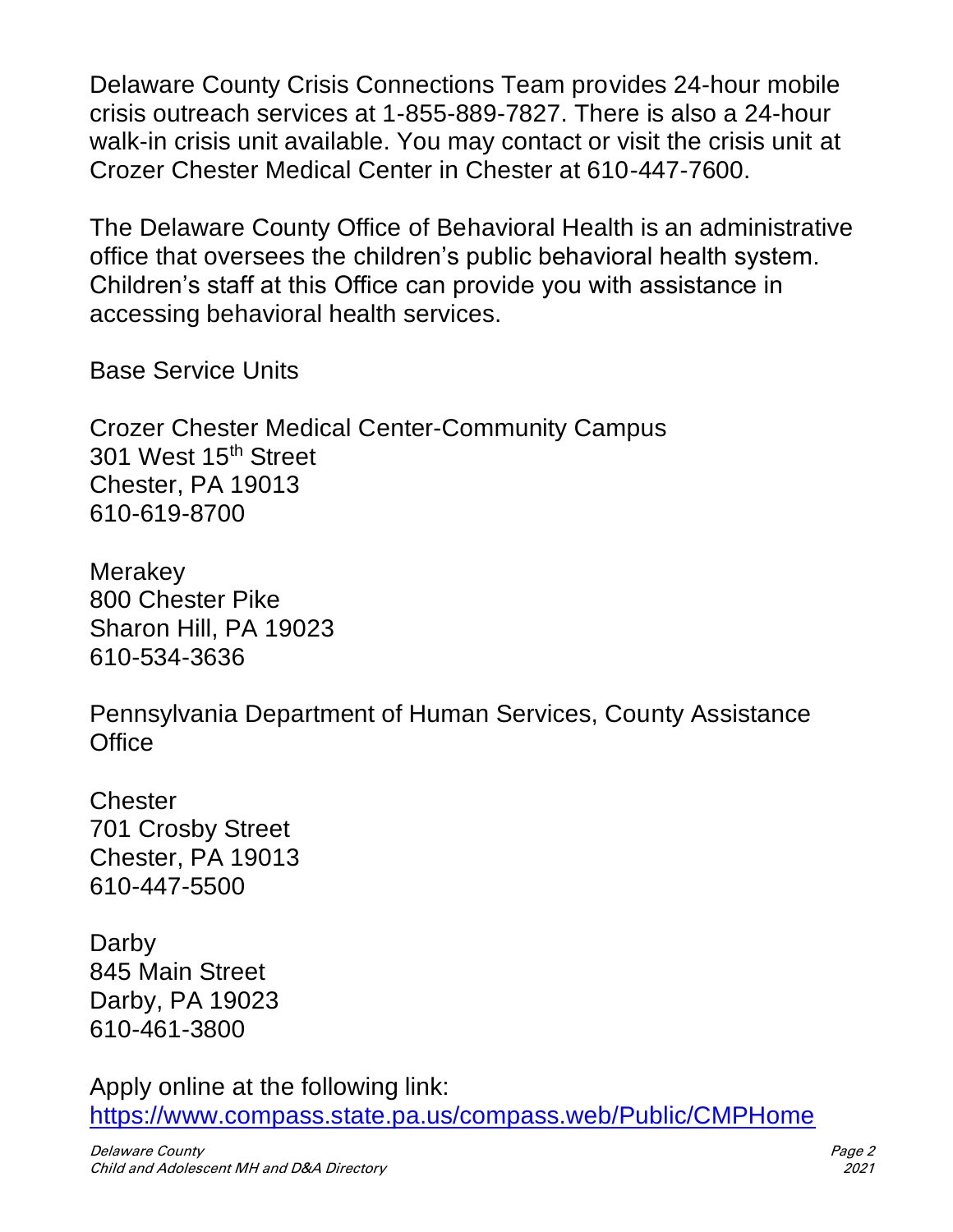# The Delaware County Office of Behavioral Health 610-713-2365

## **I. MENTAL HEALTH SERVICES**

## **A. CRISIS INTERVENTION SERVICES**

## **1. Delaware County Crisis Connections Team**

|                                                 |                                                          | Phone: | 855-889-7827<br>www.elwyn.org |
|-------------------------------------------------|----------------------------------------------------------|--------|-------------------------------|
| Contact:                                        | Mobile Dispatch Specialist                               |        |                               |
| Service:                                        | 24 Hour Behavioral Health Mobile Crisis Outreach Service |        |                               |
|                                                 |                                                          | Phone: | 855-464-9342<br>www.elwyn.org |
| <b>Contact:</b>                                 | <b>Certified Peer Specialist</b>                         |        |                               |
| Service:<br>$\triangleright$ Peer Run Warm Line |                                                          |        |                               |

## **2. Crozer Chester Medical Center**

| One Medical Center Boulevard |  | Phone:                 | 610-447-7600                                |
|------------------------------|--|------------------------|---------------------------------------------|
| Chester, PA 19013            |  |                        | www.crozerkeystone.org/services/behavioral- |
|                              |  | health/crisis-services |                                             |

**Contact:** Psychiatric Crisis Worker

#### **Services:**

- ➢ 24 Hour Psychiatric Crisis Walk-in Service
- ➢ Psychiatric Emergency Commitment Procedures

## **B. PARTIAL HOSPITALIZATION PROGRAMS**

#### **1. Mirmont Outpatient Center**

| 600 Abbott Drive   | Phone: | 1-888-227-3898                    |  |
|--------------------|--------|-----------------------------------|--|
| Broomall, PA 19008 |        | www.mainlinehealth.org/behavioral |  |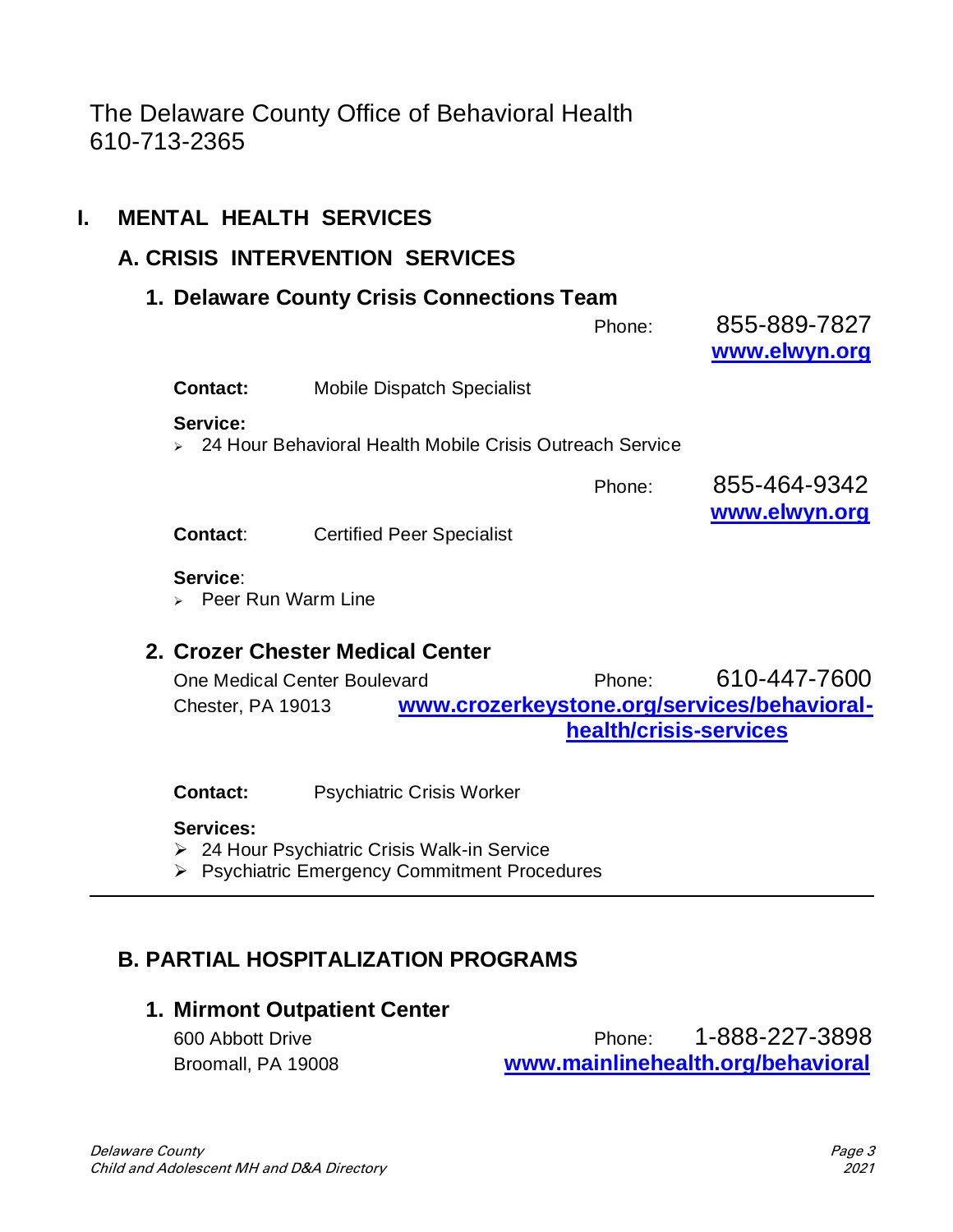**Contact**: Intake Department

#### **Services**:

- ➢ Mental Health Partial Hospitalization
- ➢ Intensive Outpatient

## **2. Horsham Clinic**

800 Parkway Blvd. **Phone:** 800-237-4447 Broomall, PA 19008 **[www.horshamclinic.com](http://www.horshamclinic.com/)**

**Contact:** Intake Department

#### **Services:**

➢ Mental Health Partial Hospitalization

## **C. CENTRALIZED INTAKE AND TREATMENT**

## **1. Crozer Chester Medical Center - Community Campus**

**\_\_\_\_\_\_\_\_\_\_\_\_\_\_\_\_\_\_\_\_\_\_\_\_\_\_\_\_\_\_\_\_\_\_\_\_\_\_\_\_\_\_\_\_\_\_\_\_\_\_\_\_\_\_\_\_\_\_\_\_\_\_\_\_\_\_\_\_\_\_\_\_\_\_\_**

301 West 15th Street Phone: 610-619-8700 Chester, PA 19013 **[www.crozerkeystone.org/community](http://www.crozerkeystone.org/community)**

#### **Contact:** Intake Department

#### **Services**

- ➢ Mental Health Outpatient Treatment- individual & group
- ➢ Dialectical Behavioral Therapy Group
- ➢ Parent Child Interaction Therapy
- ➢ Blended Case Management
- ➢ School Based Behavioral Health Programs
	- Outpatient Clinic- Southeast DelCo School District- DelCo Academy
	- New Pathways Program- DCIU Aston Campus
	- Community School- DCIU Aston Campus
	- The County Alternative High School- Media, PA
		- o Forward Bound
		- o Delaware County Girls Prep
	- Delaware County Technical Schools- DCIU Aston Campus
		- o Delaware County Academy
- ➢ Student Assistance Program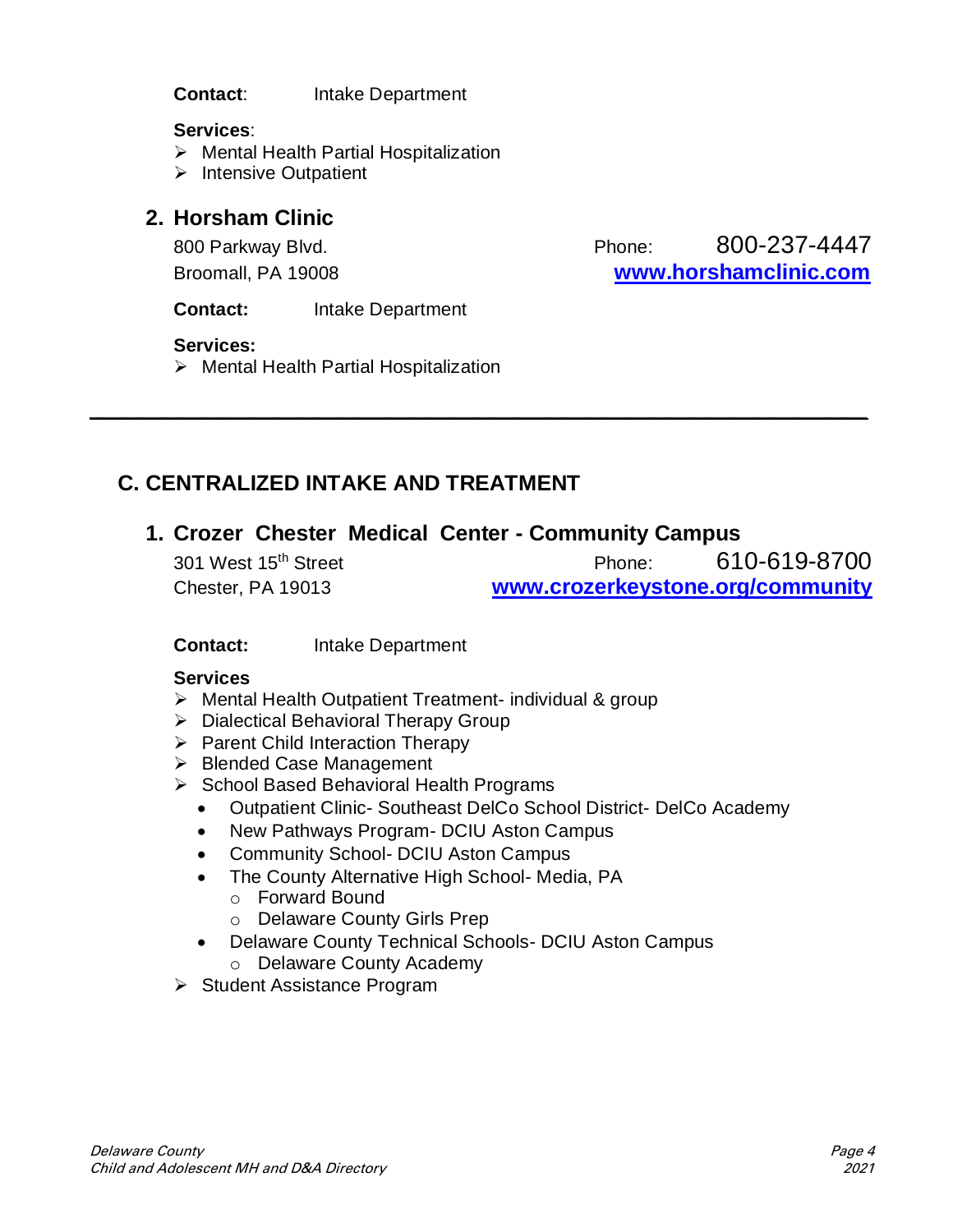## **2. Merakey**

800 Chester Pike **Phone:** Phone: 610-534-3636 Sharon Hill, PA 19079 **[www.merakey.org](http://www.merakey.org/)**

**Contact:** Intake Department

#### **Services:**

➢ Mental Health Outpatient Treatment- Individual & Group

**\_\_\_\_\_\_\_\_\_\_\_\_\_\_\_\_\_\_\_\_\_\_\_\_\_\_\_\_\_\_\_\_\_\_\_\_\_\_\_\_\_\_\_\_\_\_\_\_\_\_\_\_\_\_\_\_\_\_\_\_\_\_\_\_\_\_\_\_\_\_\_\_\_\_\_**

- ➢ Blended Case Management
- ➢ Student Assistance Program

## **D. ADDITIONAL TREATMENT**

#### **1. ABA2DAY Behavior Services**

3744 West Chester Pike **Phone:** Phone: 610-356-4749 Newtown Square, PA 19073 **[www.myaba2day.com](http://www.myaba2day.com/)**

**Contact:** Program Director

#### **Services:**

➢ Applied Behavioral Analysis

## **2. Child and Family Focus**

450 Parkway Ave Suite 208 Phone: 610-325-3131 Broomall, PA 19008 **[www.childandfamilyfocus.org](http://www.childandfamilyfocus.org/)**

**Contact:** Intake Coordinator

#### **Services:**

- ➢ Transition Age Youth Certified Peer Specialist
- ➢ High Fidelity Wraparound
- ➢ Mental Health Respite Care
- ➢ On My Way
- ➢ Transition to Independence Process

## **3. Child Guidance Resource Center**

2000 Old West Chester Pike **Phone:** 484-454-8700 Havertown, PA 19083 **[www.cgrc.org](http://www.cgrc.org/)**

**Contact:** Access Center

#### **Services:**

- ➢ Mental Health and Drug and Alcohol Outpatient Treatment
- ➢ Truancy and Delinquency Prevention Program
- ➢ Intensive Behavioral Health Services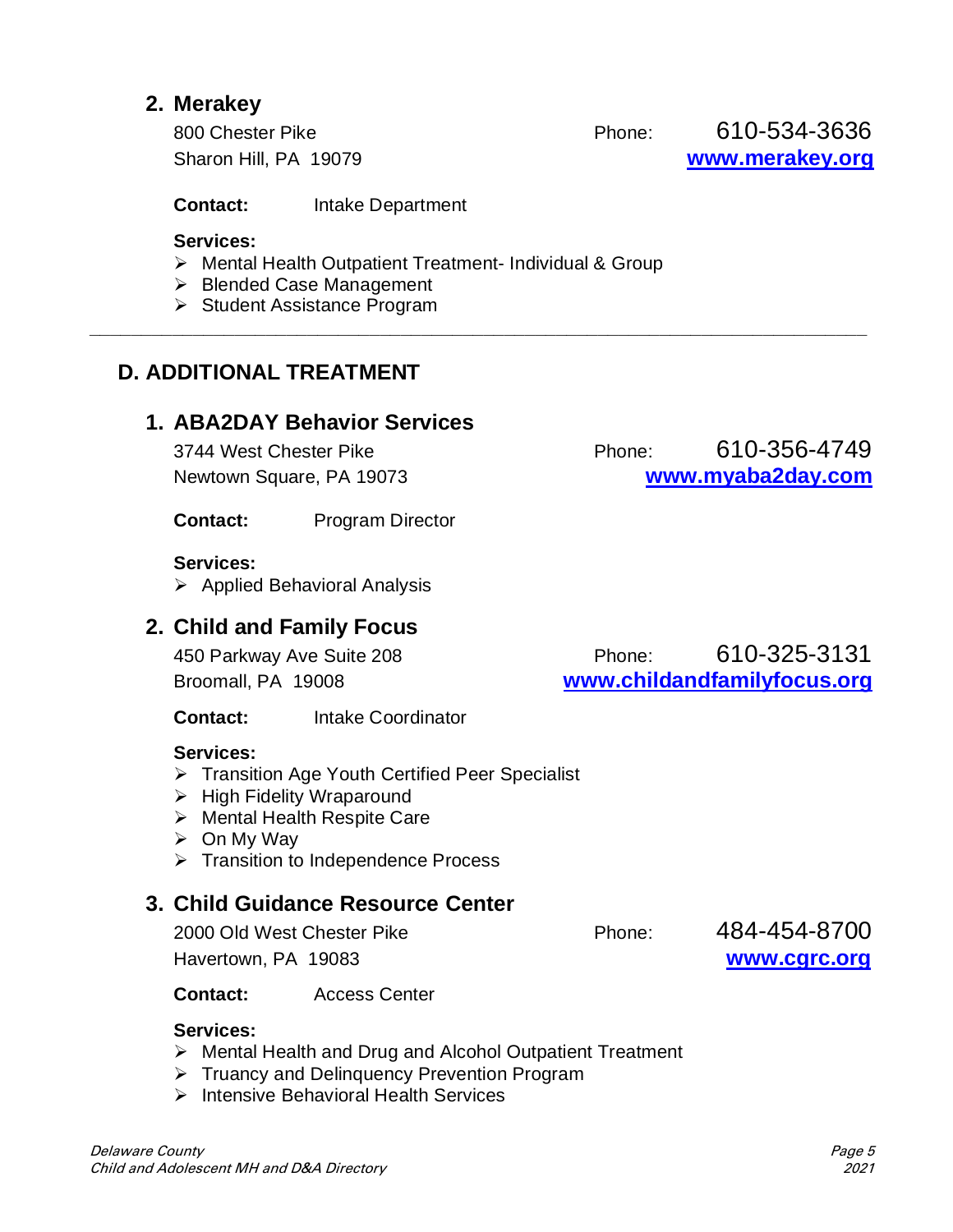- ➢ CREATE- Creating Relationship & Emotional Adaptability in a Therapuetic **Environment**
- ➢ Pivotal Response Treatment
- ➢ Parent Child Interaction Therapy
- ➢ Family Based Mental Health Services
- ➢ The Incredible Years
- ➢ Multi-Systemic Therapy
- ➢ Private Special Education K-7 School
- ➢ Integrated Health Center
- ➢ School Based Behavioral Health Services- Outpatient Clinics
	- Upper Darby School District- Hillcrest Elementary, Stonehurst Elementary & High School
	- William Penn School District- Penn Wood Middle School & Walnut Street **Elementary**
	- Southeast DelCo- Academy Park High School
- ➢ Strengthening Families Program

## **4. Devereux Foundation**

 419 Avenue of the States, Suite 301 Phone: 610-447-1576 Chester, PA 19013 **[www.devereux.org](http://www.devereux.org/) Contact:** Intake Department **Services:**  ➢ Intensive Behavioral Health Services **5. Elwyn, Inc.** 111 Elwyn Road Phone: 610-891-7007 Elwyn, PA 19063 **[www.elwyn.org](http://www.elwyn.org/) Contact:** Intake Department **Services:** ➢ Mental Health Outpatient Treatment

- ➢ Intensive Behavioral Health Services
- ➢ Therapeutic After School Program
- ➢ Summer Therapeutic Activities Program
- ➢ Mental Health Residential Treatment

## **6. Holcomb Behavioral Health Systems**

|                                |           | www.holcombbhs.org |
|--------------------------------|-----------|--------------------|
| Upper Darby, PA 19082          | Intake: I | 1-800-258-8860     |
| 225 S. 69 <sup>th</sup> Street | Phone:    | 610-352-8943       |

**Contact:** Intake Department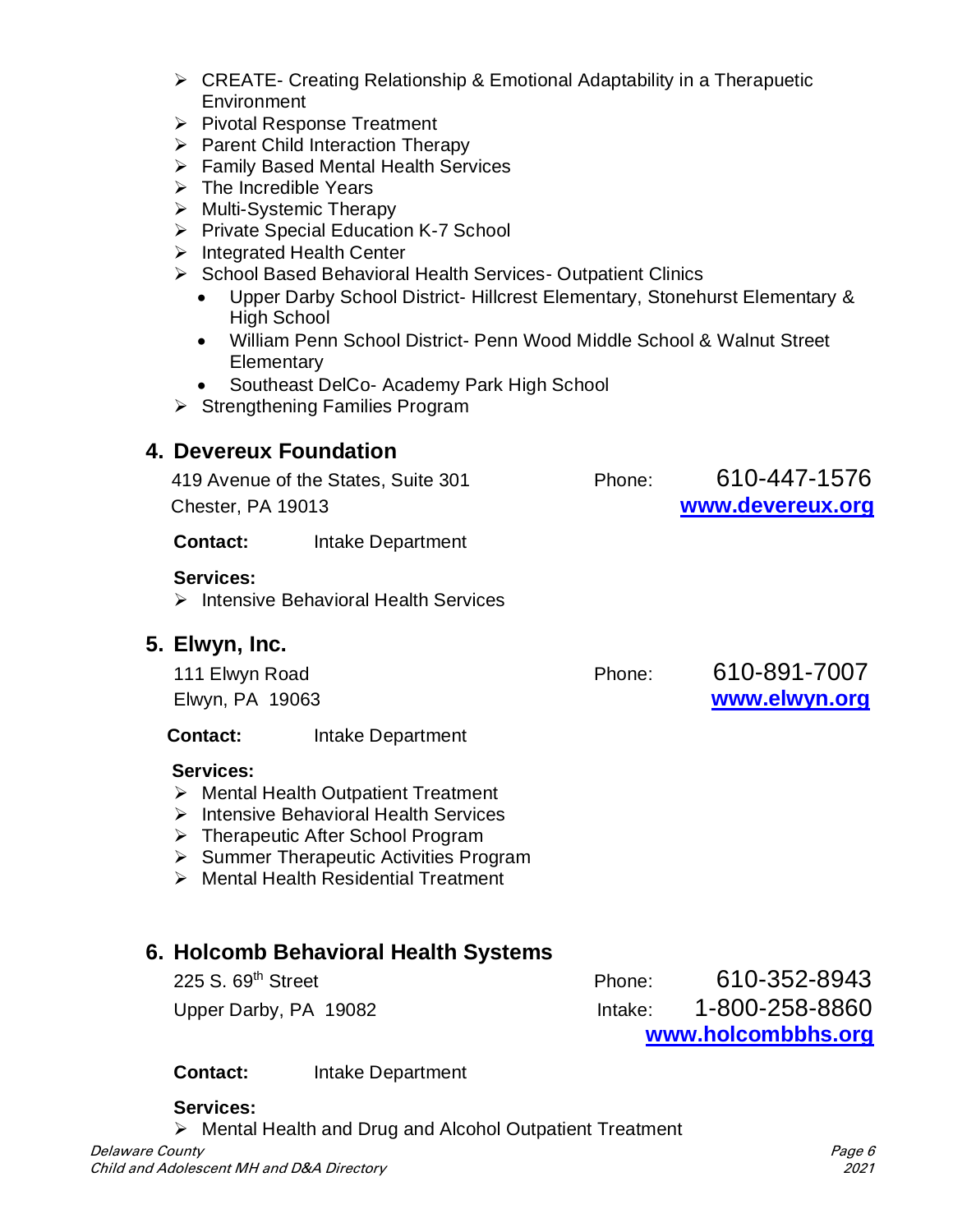➢ Intensive Behavioral Health Services ➢ School Based Behavioral Health- Interboro School District

➢ Family Based Mental Health Services

#### **7. Home and Community Serivces at CCIU**

200 Eagle Road Suite 4 Phone: 610-254-2460 Wayne, PA 19087 **[www.cciu.org/page/350](http://www.cciu.org/page/350)**

**Contact:** Coordinator

#### **Services:**

➢ Intensive Behavioral Health Services

#### **8. Music Works**

 2050 West Chester Pike, Suite 115 Phone: 610-449-9669 Havertown, PA 19083 **[www.musicworkswonders.org](http://www.musicworkswonders.org/)**

**Contact:** Executive Director

 **Services:** ➢ Music Therapy

## **9. Pennsylvania MENTOR**

Broomall, PA 19008 **[www.pa-mentor.com](http://www.pa-mentor.com/)**

450 Park Way Drive Suite 204 Phone: 610-353-5332

#### **Contact:** Intake Department / Case Manager

#### **Services:**

➢ Intensive Behavioral Health Services

#### **10. Spectra Support Services**

390 Reed Road, Floor 1 Phone: 484-450-6476 Broomall, PA 19008 **[www.spectrapa.com](http://www.spectrapa.com/)**

**Contact:** Intake Department

#### **Services:**

- ➢ Individual and Group Therapy
- ➢ Family Therapy
- ➢ Teen and Young Adult groups
- ➢ Sib Shops

#### **11. Sunny Days Early Childhood Developmental Service, Inc.**

One N. Belfield Avenue **Phone:** 610-449-1600 Havertown, PA 19083 **[www.sunnydays.com](http://www.sunnydays.com/)**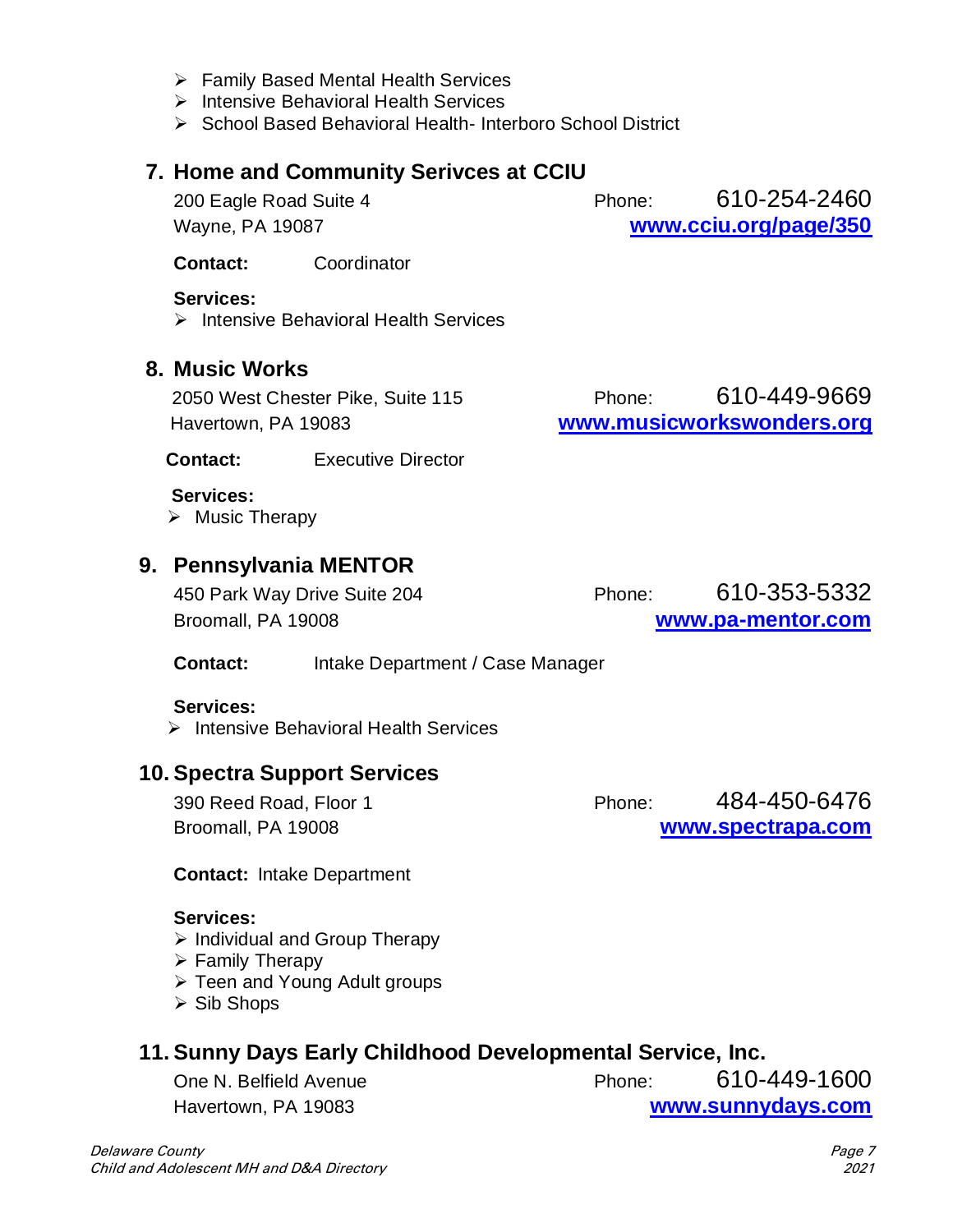#### **Services:**

➢ Applied Behavioral Analysis

## **II. DRUG & ALCOHOL SERVICES**

## **A. CENTRALIZED INTAKE AND TREATMENT**

## **1. Crozer Chester Medical Center - Community Campus**

301 West 15th Street Phone: 610-619-7370 Chester, PA 19013 **[www.crozerkeystone.org/community](http://www.crozerkeystone.org/community)**

**\_\_\_\_\_\_\_\_\_\_**

**Contact:** D&A Intake Department

#### **Services:**

➢ Assessment (Located at 1 Medical Center Blvd., Upland, PA 19013, Ground Floor; 610-619-7370)

- ➢ Outpatient and Intensive Outpatient Treatment
- ➢ Children's Waiting Room
- ➢ Case Management

## **2. Keystone Center**

2001 Providence Avenue **Phone:** 610-876-9000 Chester, PA 19013 **[www.KeyStoneCenter.net](http://www.keystonecenter.net/)**

**Contact**: Admissions Office

**Services**:

➢ Assessment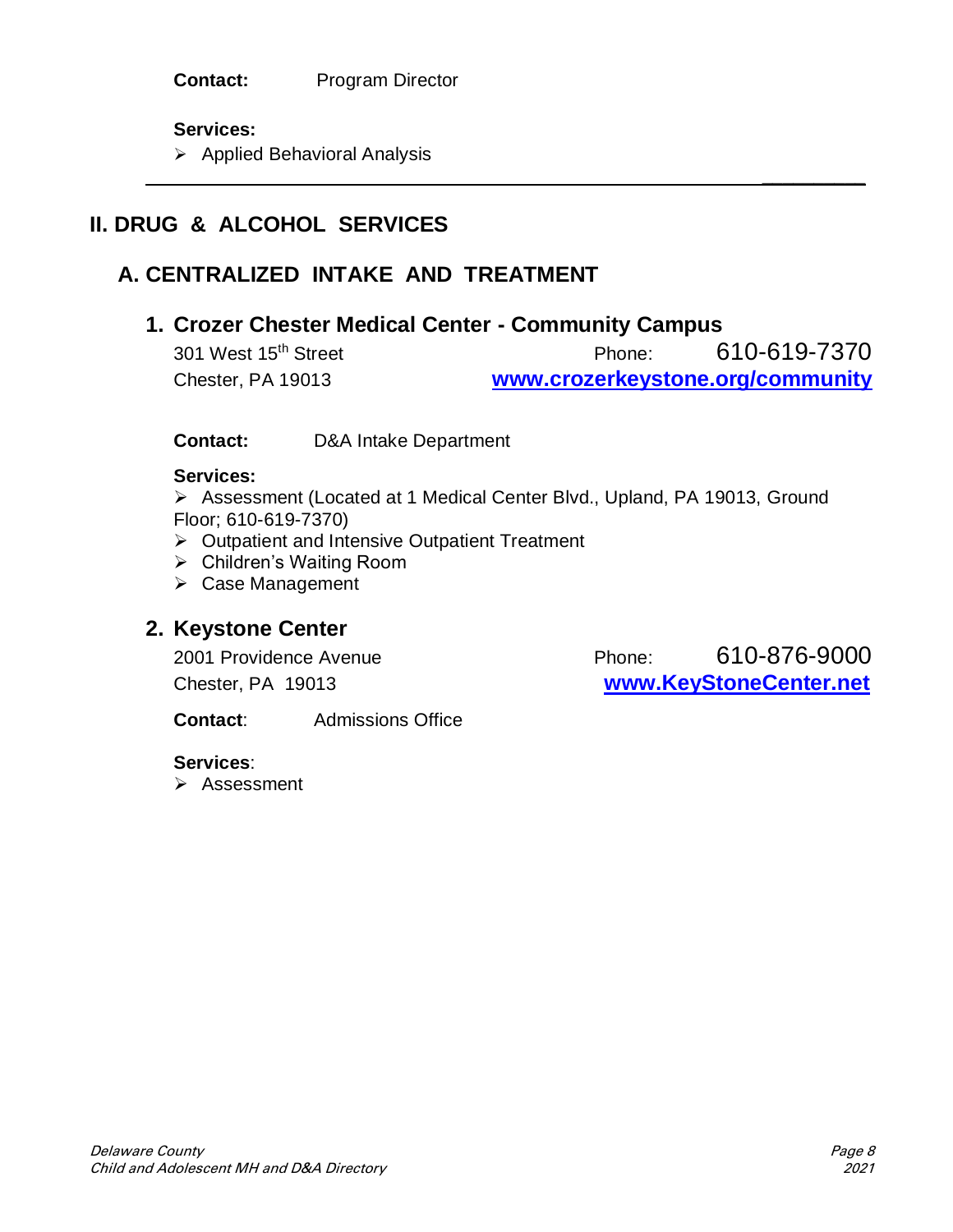## **3. Merakey**

| 800 Chester Pike             | Phone: | 877-SOBER11     |
|------------------------------|--------|-----------------|
| Sharon Hill, PA 19079        |        | www.merakey.org |
| 9 S. 69 <sup>th</sup> Street |        |                 |
| Upper Darby, PA 19082        | Phone: | 610-537-1765    |
|                              |        |                 |

## **Contact:** D&A Intake Department

#### **Services:**

- ➢ Assessment
- ➢ Outpatient and Intensive Outpatient Treatment
- ➢ Marijuana Treatment
- $\triangleright$  Group Therapy

## **B. ADDITIONAL TREATMENT**

#### **1. Key Recovery**

5000 Hilltop Drive Phone: 484-490-1060 Brookhaven, PA 19050 **[www.KeyStoneCenter.net](http://www.keystonecenter.net/)**

#### **Services:**

- ➢ Outpatient and Intensive Outpatient Treatment
- ➢ Marijuana Treatment
- ➢ Family System Dialectical Behavioral Therapy
- ➢ Trauma Focused Cognitive Behavioral Therapy
- ➢ Anger Management and Substance Abuse
- ➢ LGBT Affirming Track

## **2. Mirmont Outpatient Center**

600 Abbott Drive Phone: 484-476-1800 Broomall, PA 19008 **[www.mainlinehealth.org/behavioral](http://www.mainlinehealth.org/behavioral)**

**Contact:** Intake Department

#### **Services:**

- ➢ Assessments
- ➢ Outpatient and Intensive Outpatient Treatment

**\_\_\_\_\_\_\_\_\_\_\_\_\_\_\_\_\_\_\_\_\_\_\_\_\_\_\_\_\_\_\_\_\_\_\_\_\_\_\_\_\_\_\_\_\_\_\_\_\_\_\_\_\_\_\_\_\_\_\_\_\_\_\_\_\_\_\_\_\_\_\_\_\_\_\_**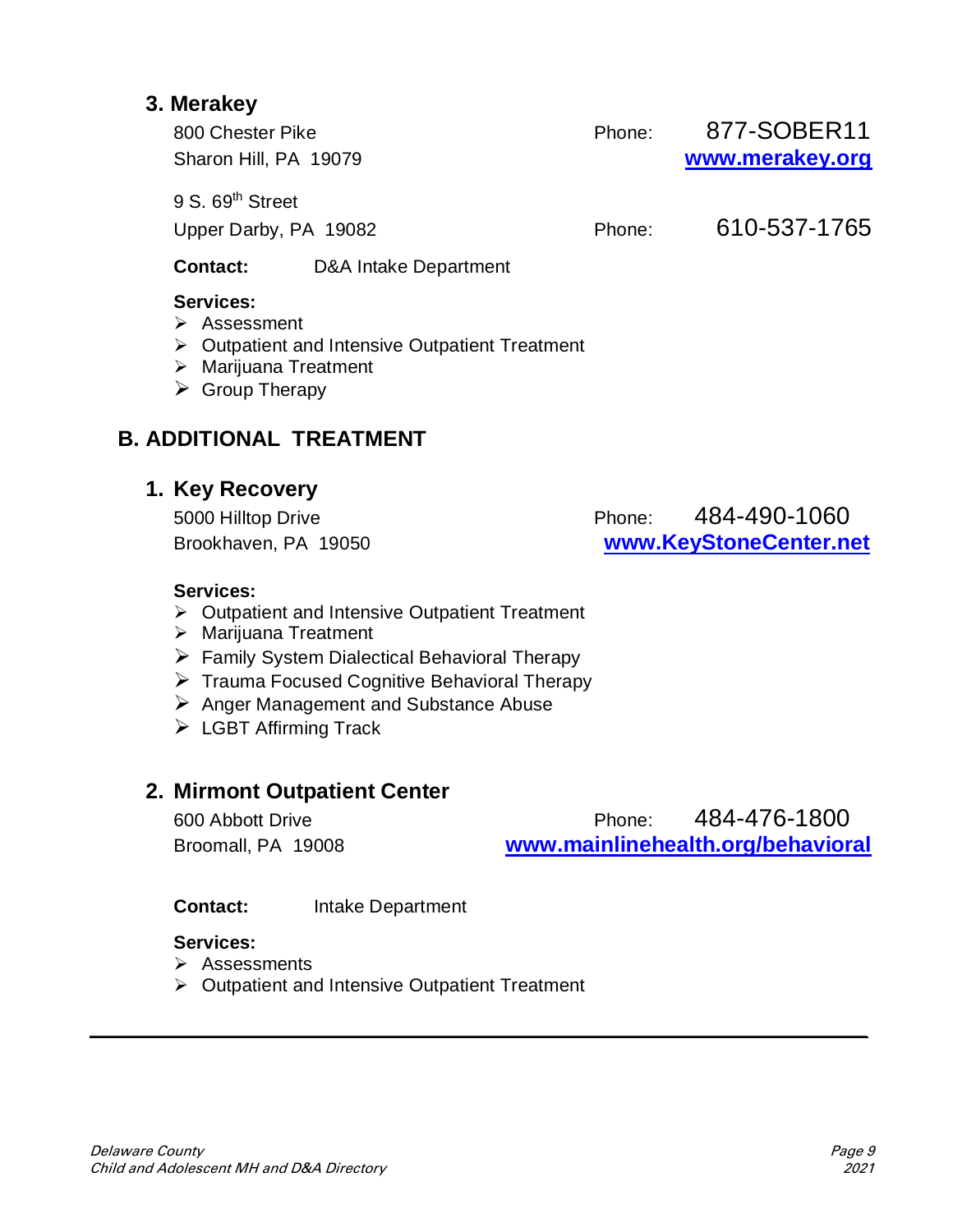## **C. PREVENTION SERVICES**

## **1. Holcomb Behavioral Health Systems**

126 E. Baltimore Avenue **Phone:** 484-444-0412 Media, PA 19063 **[www.holcombprevention.org](http://www.holcombprevention.org/)**

**Contact:** Prevention Director

#### **Services:**

- ➢ Prevention/Intervention
	- Alcohol, Tobacco, and Other Drug Education
	- Gambling Prevention Education
	- Community Outreach/Alternative Activities/Coalitions
	- Student Assistance Program

## **2. Child and Family Focus**

| 450 Parkway Ave Suite 208 | Phone: | 610-325-3131                |
|---------------------------|--------|-----------------------------|
| Broomall, PA 19008        |        | www.childandfamilyfocus.org |

**Contact:** Prevention Director

#### **Services:**

- ➢ Prevention/Intervention
	- Alcohol, Tobacco, and Other Drug Education
	- Community Outreach/Alternative Activities/Coalitions

## **3. Child Guidance Resource Centers**

2000 Old West Chester Pike **Phone:** 484-454-8700 Havertown, PA 19083 **[www.cgrc.org](http://www.cgrc.org/)**

**Contact:** Prevention Director

#### **Services:**

➢ Prevention/Intervention

- Alcohol, Tobacco, and Other Drug Education
- Community Outreach/Alternative Activities/Coalitions

## **4. Crozer Chester Medical Center Prevention Dept. – Community Campus**

301 W. 15th Street Phone: 610-619-8600

Chester, PA 19013 **[www.crozer.org](http://www.crozer.org/)**

**Contact:** Prevention Coordinator

#### **Services:**

- ➢ Prevention/Intervention
	- Alcohol, Tobacco, and Other Drug Education
	- Community Outreach/Alternative Activities/Coalitions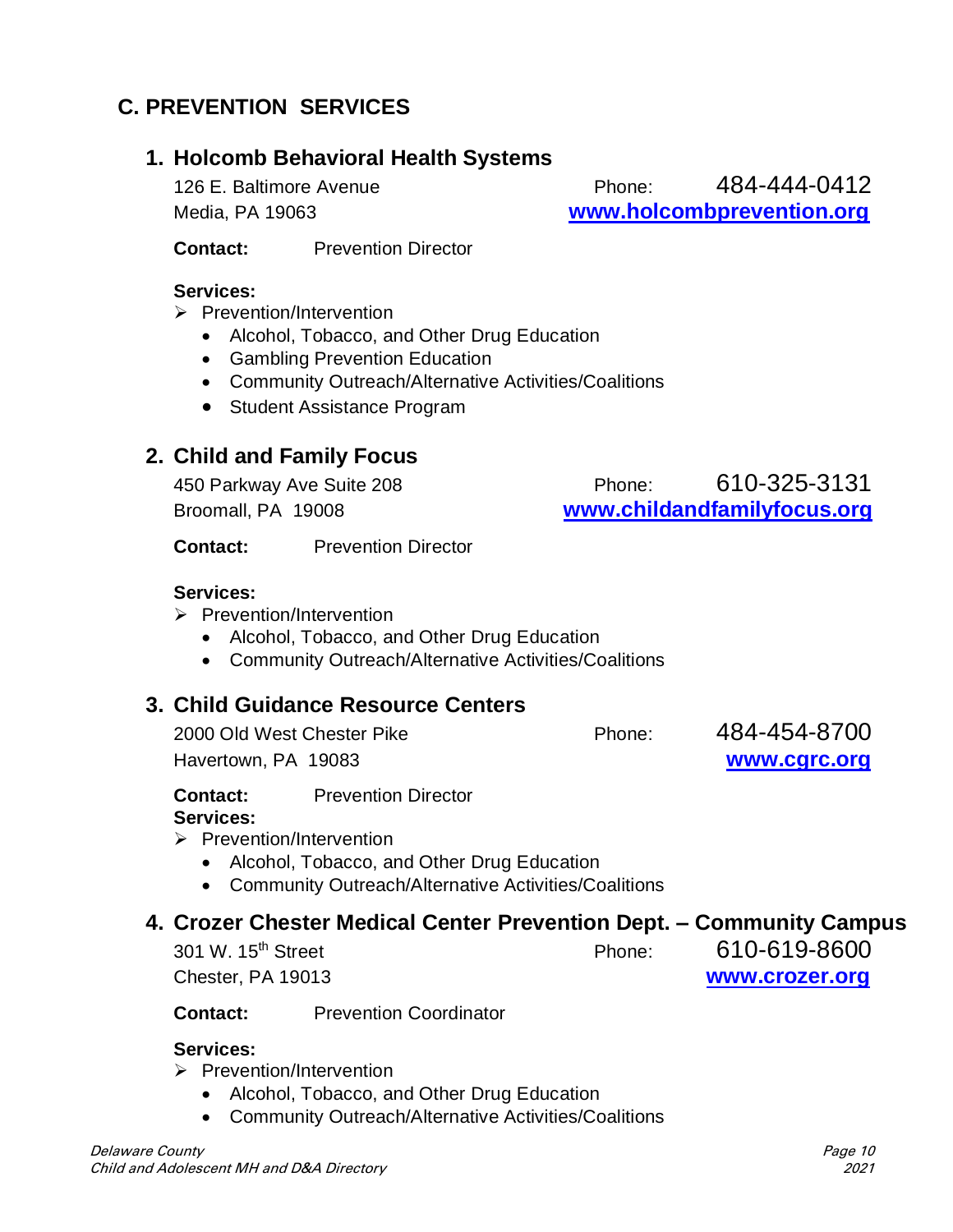## **5. Upper Darby Weed & Seed**

326 Watkins Avenue Phone: 610-734-7793 Upper Darby, PA 1908 **[www.upperdarby.org](http://www.upperdarby.org/)**

**Contact:** Prevention Program Director

#### **Services:**

- ➢ Prevention/Intervention
	- Alcohol, Tobacco, and Other Drug Education
	- Community Outreach/Alternative Activities/Coalitions

## **III. COUNTY RESOURCES**

#### **A. Delaware County Office of Behavioral Health**

| 20 S. 69 <sup>th</sup> Street, 3 <sup>rd</sup> Floor | Phone:                            | 610-713-2365 |
|------------------------------------------------------|-----------------------------------|--------------|
| Upper Darby, PA 19082                                | www.delcohsa.org/mh children.html |              |

**\_\_\_\_\_\_\_\_\_\_\_\_\_\_\_\_\_\_\_\_\_\_\_\_\_\_\_\_\_\_\_\_\_\_\_\_\_\_\_\_\_\_\_\_\_\_\_\_\_\_\_\_\_\_\_\_\_\_\_\_\_\_\_\_\_\_\_\_\_\_**

**Contact:** Coordinator of Children's Mental Health

#### **Services:**

- ➢ Child & Adolescent Service System Program (CASSP) Coordinators
- ➢ Disaster Crisis Outreach & Referral Team (DCORT)
- ➢ HealthChoices
- ➢ Inter-systems Coordination
- ➢ Juvenile Mental Health Treatment Court
- ➢ System of Care (SOC)

**Contact:** System of Care Coordinator

#### **Services:**

- ➢ Children's Cabinet & Coalition
- ➢ Delaware County Cultural & Linguistic Competence Collaborative
- ➢ DelCo System of Care Family Engagement Workgroup
- ➢ Trainings: Trauma Informed Care; Question, Persuade, Refer & Youth Mental Health First Aid Trainings

**Contact:** Coordinator of Mental Health Court Services

#### **Services**

- ➢ County Delegates
- ➢ Mental Health Court

#### **Contact:** D&A Case Management Supervisor

#### **Services:**

➢ County Funded D&A Treatment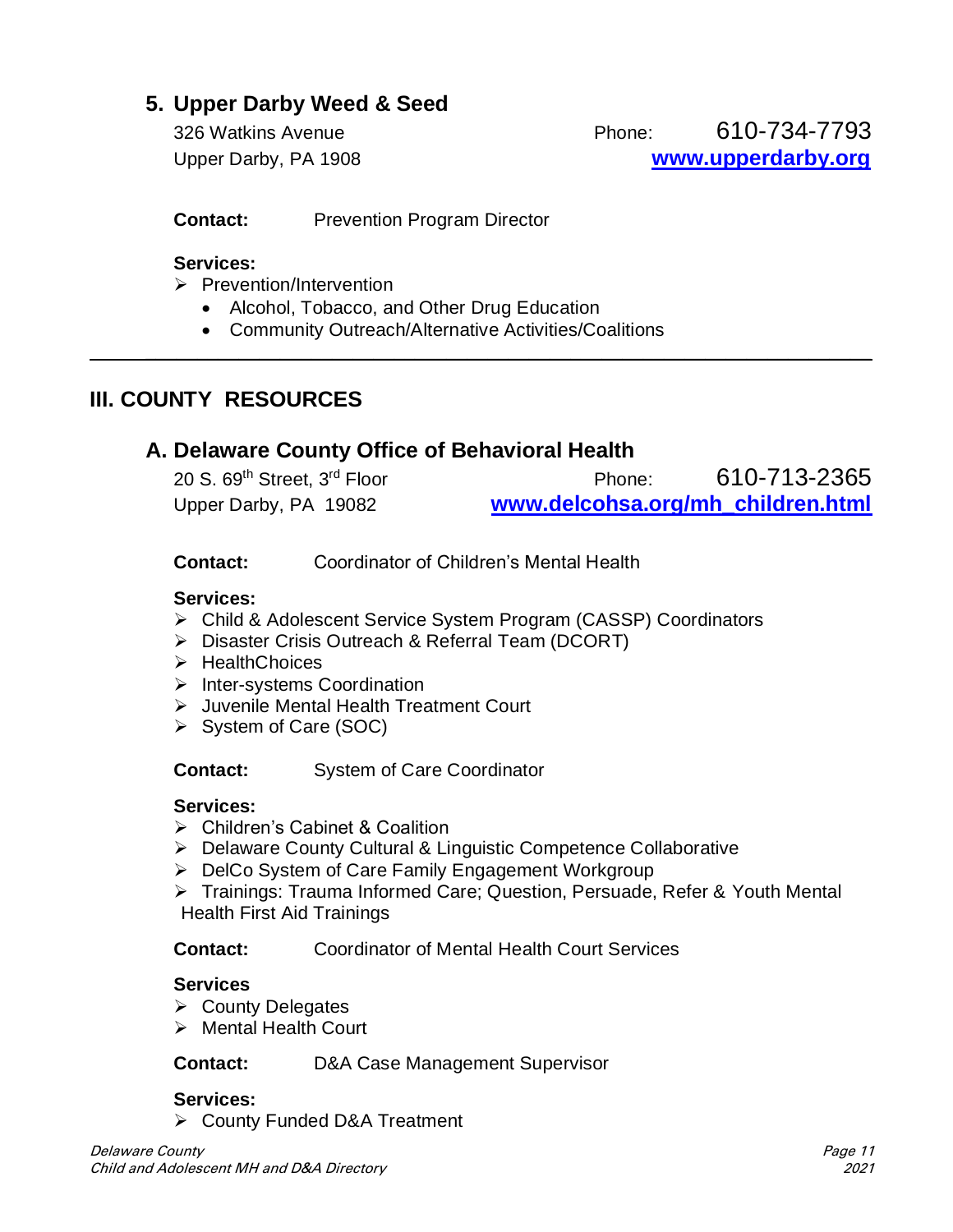## **B. Magellan Behavioral Health of PA**

105 Terry Drive Phone:888-207-2911 Newtown, PA 18940 **[www.magellanofPA.com](http://www.magellanofpa.com/)**

**Contact:** Member Services

#### **Services:**

- ➢ Contractor for Delaware County's HealthChoices Managed Behavioral Healthcare Provider Network
- ➢ Care Management
- ➢ Member Services

## **C. National Alliance on Mental Illness (NAMI)**

Lansdowne, PA 19050

Delaware County Chapter **Phone:** 610-623-0071 140 N Lansdowne Avenue **[www.namipadelco.org](http://www.namipadelco.org/)**

A non-governmental citizen's organization that advocates for better services and treatment for people woth mental illness, and promotes research and education to prevent mental illness.

Merion Station, PA 19066

NAMI PA, Main Line **Phone:** 267-251-6240 320 Woodley Road **[www.namipamainline.org](http://www.namipamainline.org/)**

NAMI, PA, Main Line, an affiliate of the **National Alliance on Mental Illness,** provides information and support to people with mental illness, their families and friends. All of their services are free of charge.

#### **Services:**

- ➢ Support
- ➢ Educational events
- $\triangleright$  Family-to-Family, an education and support program for family members
- ➢ Information on mental illness, treatment and coping
- ➢ Guides to services in Southeastern Pennsylvania
- ➢ Advocacy

#### **D. Voice and Vision**

450 Parkway Ave, Suite 104 Phone: 610-359-8800 Broomall, PA 19008 **[www.voiceandvisioninc.org](http://www.voiceandvisioninc.org/)** 

**Contact:** Coordinator

#### **Services:**

- ➢ Advocacy
- ➢ Member / Family Satisfaction Team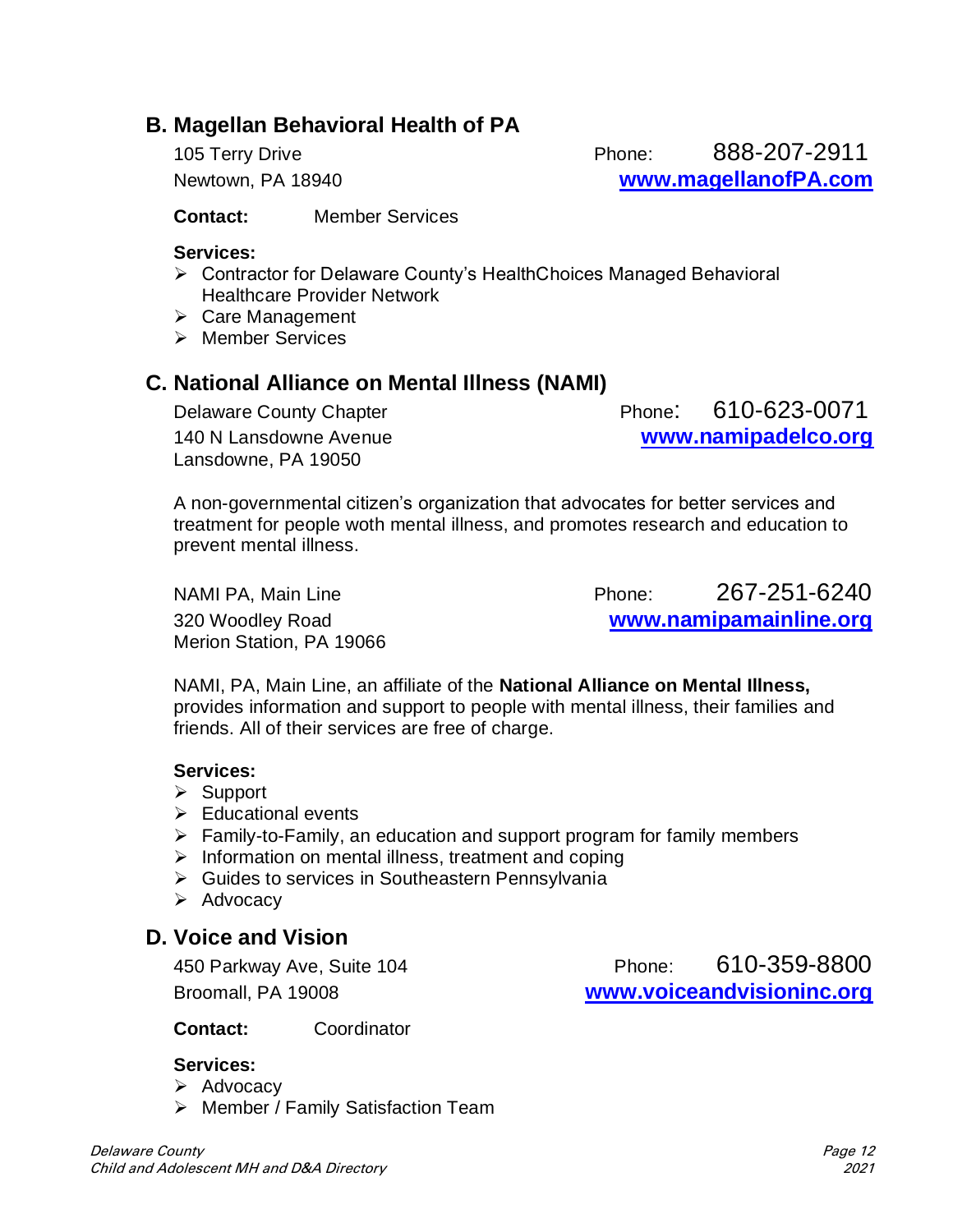## **E. Youth and Family Events, Opportunities & Resources**

To learn more information about current events, resources, and opportunities for Families and Youth, please follow Delaware County System of Care on social media. These links are provided below. If you would like to be added to a community email distribution list so you receive email notifications about these opportunities, please email: [SystemOfCare@delcohsa.org](mailto:SystemOfCare@delcohsa.org)

#### **Link to view list and/or printer friendly version:**

[www.delcohsa.org/familyyouthevents.html](http://www.delcohsa.org/familyyouthevents.html)